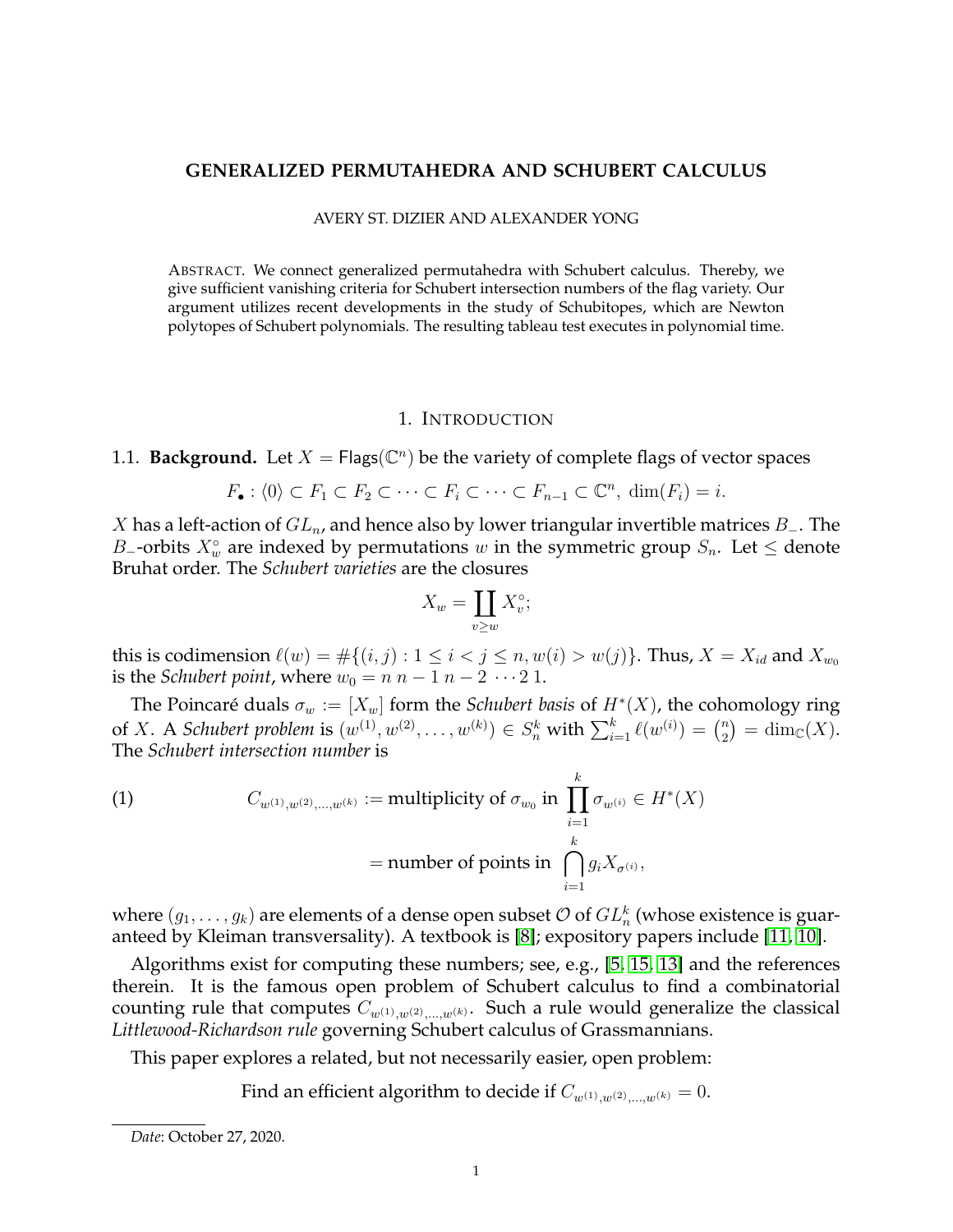Known algorithms to compute  $C_{w^{(1)},w^{(2)},...,w^{(k)}}$  do not provide a solution (being inefficient). In the Grassmannian setting, neither does the Littlewood-Richardson rule, *per se*. However, the *saturation theorem* [\[14\]](#page-12-6) permits a *polynomial-time* algorithm in that case [\[6,](#page-12-7) [17\]](#page-12-8), by way of linear programming results. For (generalized) flag varieties, criteria were found by A. Knutson [\[12\]](#page-12-9) and K. Purbhoo [\[18\]](#page-12-10); no efficiency guarantees were stated.

1.2. **Vanishing criterion.** Our main goal is to connect the theory of generalized permutahedra to Schubert calculus. We give a sufficient test for  $C_{w^{(1)},w^{(2)},...,w^{(k)}} = 0$  and prove it executes in polynomial-time. The starting point is a simple consideration about Schubert polynomials. However, it becomes effective due to recent developments about Newton polytopes of Schubert polynomials [\[7,](#page-12-11) [16,](#page-12-12) [1\]](#page-12-13), as instances of generalized permutahedra.

The *diagram* of  $w \in S_n$ , denoted  $D(w)$ , is the subset of boxes of  $[n] \times [n]$  given by

$$
D(w) := \{ (i, j) : 1 \le i, j \le n, j < w(i), i < w^{-1}(j) \}.
$$

Let code(w) =  $(c_1(w), c_2(w), \ldots, c_n(w))$ , where  $c_i$  counts boxes of  $D(w)$  in row *i*. Define

$$
D := D(w^{(1)}, \dots, w^{(k)})
$$

by concatenating  $D(w^{(1)}),\ldots,D(w^{(k)}).$  left to right. Set Tab  $:=$  Tab $_{w^{(1)},...,w^{(k)}}$  to be the set of fillings of  $D$  with nonnegative integers such that:

- (a) Each column is strictly increasing from top to bottom.
- (b) Any label  $\ell$  in row r satisfies  $\ell \leq r$ .
- (c) The number of  $\ell'$ s is  $n \ell$ , for  $1 \leq \ell \leq n$ .

The first version of our test is:

<span id="page-1-0"></span>**Theorem 1.1.** Let  $(w^{(1)}, \ldots, w^{(k)})$  be a Schubert problem. If  $\textsf{Tab} = \emptyset$  then  $C_{w^{(1)},w^{(2)},\ldots,w^{(k)}} = 0$ . *There is an algorithm to determine emptiness in*  $O(\text{poly}(n, k))$ *.* 

<span id="page-1-1"></span>*Example* 1.2. Let  $w^{(1)} = 3256147, w^{(2)} = 2143657, w^{(3)} = 4632175$ . Below we depict D. The numerically labelled boxes are forced by conditions (a) and (b) for any (putative)  $T \in$  Tab.



Condition (b) forces  $e \le 2$ ,  $a, c \le 3$ ,  $b \le 4$ ,  $d \le 5$ ,  $f \le 6$ . Thus, to satisfy (c),  $e = 2$  is also forced, which implies  $a, c = 3$ . So T has at least five 3's, violating (c) for  $\ell = 3$ .

Our idea (see Section [4\)](#page-5-0) uses that  $C_{w^{(1)},w^{(2)},w^{(3)}}=0$  if  $\mathfrak{S}_{w_0}=x_1^6x_2^5x_3^4x_4^3x_5^2x_6$  does not appear in the product of Schubert polynomials  $\mathfrak{S}_{w^{(1)}}\mathfrak{S}_{w^{(2)}}\mathfrak{S}_{w^{(3)}}$ , combined with an argument that the rule of Theorem [1.1](#page-1-0) permits an efficient check of this vanishing condition.  $\Box$ 

1.3. **Organization.** Section [2](#page-2-0) discusses generalized permutahedra; we derive facts we will use. Section [3](#page-3-0) reviews the subfamily of Schubitopes. In Section [4](#page-5-0) we state Theorem [4.7,](#page-6-0) an "asymmetric" version of Theorem [1.1;](#page-1-0) it is a stronger test, see Proposi-tion [4.8.](#page-6-1) Theorem [4.10](#page-7-0) gives linear inequalities necessary for  $C_{w^{(1)},...,w^{(k)}} > 0$ . Theorems [1.1,](#page-1-0) [4.7,](#page-6-0) [4.10,](#page-7-0) and Proposition [4.8](#page-6-1) are proved together, as they follow from the same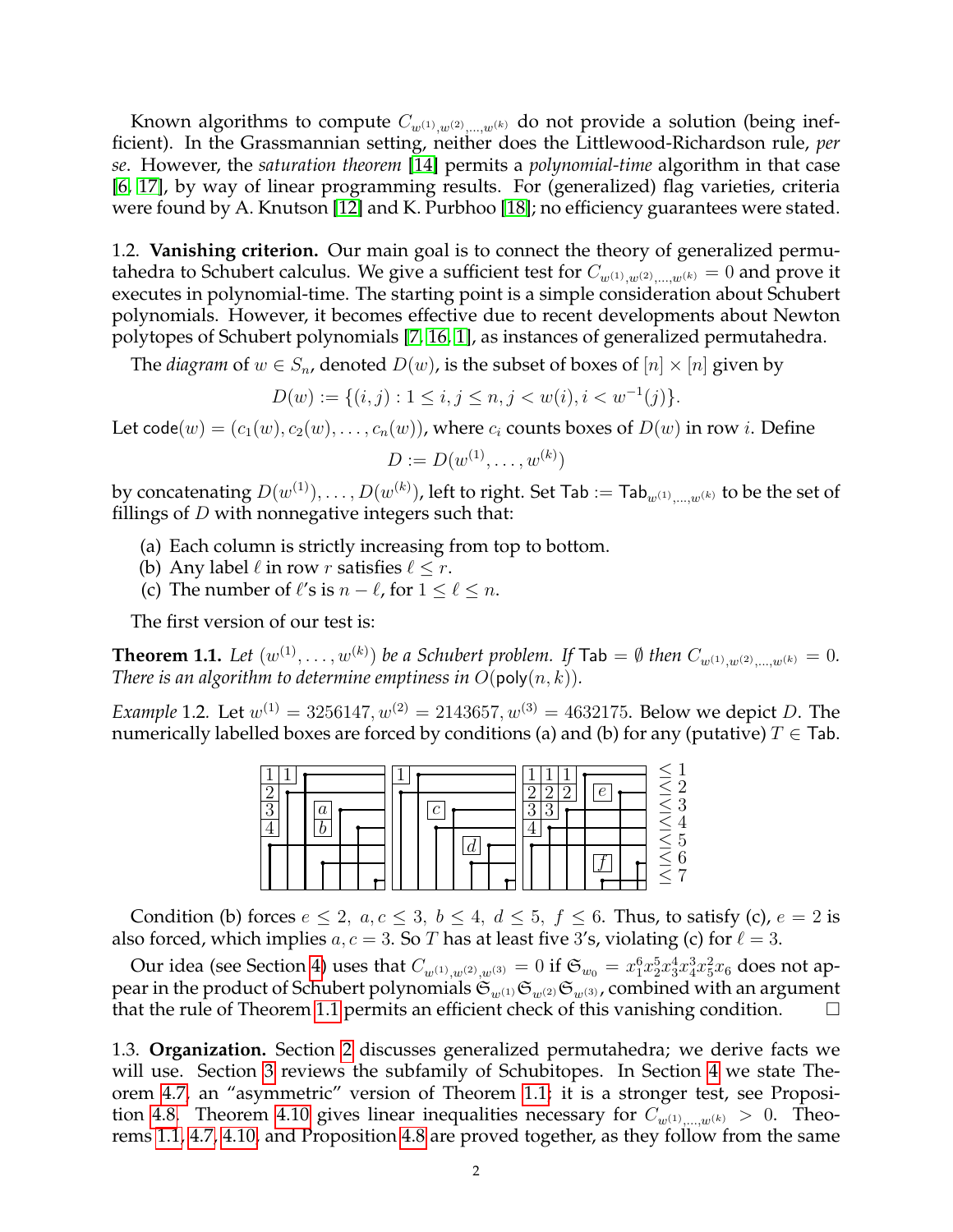reasoning. In Section [5,](#page-9-0) we compare with the vanishing criteria of [\[12\]](#page-12-9) and [\[18\]](#page-12-10). We show examples that our test captures but are not captured by those criteria, and conversely.

### 2. NEWTON POLYTOPES OF PRODUCTS

<span id="page-2-0"></span>If  $f$  is an element of a polynomial ring whose variables are indexed by some set  $I$ , the *support* of f is the lattice point set in  $\mathbb{R}^I$  consisting of the exponent vectors of the monomials that have nonzero coefficient in f. The *Newton polytope*  $\text{Newton}(f) \subseteq \mathbb{R}^I$  is the convex hull of the support of f. A polynomial f has *saturated Newton polytope* (*SNP*) if every lattice point in Newton(f) is a vector in the support of  $f$  [\[16\]](#page-12-12).

The *standard permutahedron* is the polytope in  $\mathbb{R}^n$  whose vertices consist of all permutations of the entries of the vector  $(0, 1, \ldots, n-1)$ . A *generalized permutahedron* is a deformation of the standard permutahedron obtained by translating the vertices in such a way that all edge directions and orientations are preserved (edges are allowed to degenerate to points). Generalized permutahedra are uniquely parametrized by *submodular functions* (see [\[2,](#page-12-14) Theorem 12.3]). These are maps

$$
z: 2^{[n]} \to \mathbb{R},
$$

such that  $z_{\emptyset} = 0$  and

$$
z_I + z_J \ge z_{I \cup J} + z_{I \cap J} \text{ for all } I, J \subseteq [n].
$$

Given z, the associated generalized permutahedron is given by

$$
P(z) = \left\{ t \in \mathbb{R}^n : \sum_{i \in I} t_i \leq z_I \text{ for } I \neq [n], \text{ and } \sum_{i=1}^n t_i = z_{[n]} \right\}.
$$

The vertices of generalized permutahedra have been determined.

<span id="page-2-1"></span>**Proposition 2.1** ([\[21,](#page-12-15) Corollary 44.3a]). Let  $P(z)$  be a generalized permutahedron in  $\mathbb{R}^n$ . The  $\overline{v}$ ertices of  $P(z)$  are  $\{v(w): w \in S_n\}$  where  $v(w) = (v_1, \ldots, v_n) \in \mathbb{R}^n$  is defined by

(2) 
$$
v_{w_k} = z_{\{w_1,\ldots,w_k\}} - z_{\{w_1,\ldots,w_{k-1}\}}.
$$

It is well-known that the class of generalized permutahedra is closed under Minkowski sums (see for instance [\[3,](#page-12-16) Lemma 2.2]). We provide a proof for completeness.

<span id="page-2-3"></span>**Lemma 2.2.** If  $P(z)$  and  $P(z')$  are generalized permutahedra, then

<span id="page-2-2"></span>
$$
P(z) + P(z') = P(z + z').
$$

*Proof.* Clearly  $P(z) + P(z') \subseteq P(z + z')$ . For the opposite containment, let q be a vertex of  $P(z + z')$ . By Proposition [2.1,](#page-2-1) write q in the form  $q = v(w)$  for some  $w \in S_n$ . Let p and  $p'$  be the vertices of  $P(z)$  and  $P(z')$  respectively corresponding to w. By [\(2\)](#page-2-2),  $q = p + p' \in$  $P(z) + P(z')$ . Convexity implies  $P(z + z') \subseteq P(z) + P(z')$ ).  $\qquad \qquad \Box$ 

It follows easily from [\[21,](#page-12-15) Theorem 46.2] that whenever  $z$  and  $z'$  are integer-valued,  $P(z) \cap P(z')$  is either empty or an integral polytope (all vertices are lattice points). This is used to prove that *integer polymatroids* [\[21,](#page-12-15) Chapter 44] satisfy a generalization of the *integer decomposition property*. We state and prove (for convenience) the special case that applies to generalized permutahedra: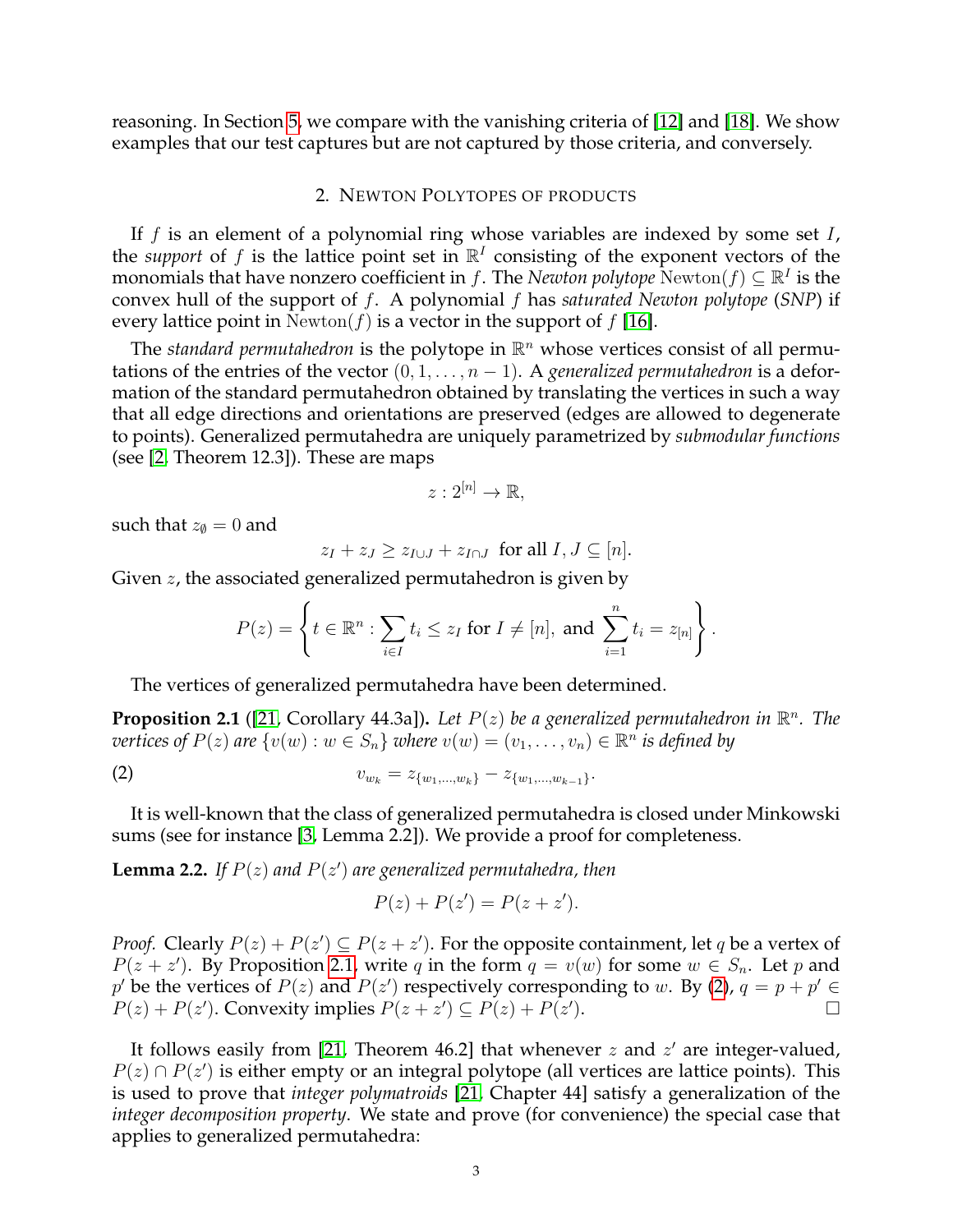<span id="page-3-1"></span>**Theorem 2.3** ([\[21,](#page-12-15) Corollary 46.2c])**.** *If* P(z) *and* P(z 0 ) *are integral generalized permutahedra*  $in \mathbb{R}^n$ , then

$$
(P(z) \cap \mathbb{Z}^n) + (P(z') \cap \mathbb{Z}^n) = (P(z) + P(z')) \cap \mathbb{Z}^n.
$$

*Proof.* Let  $r \in (P(z) + P(z')) \cap \mathbb{Z}^n$ . Set  $Q = r + (-1)P(z')$ . Clearly, Q is a generalized permutahedron (by the deformation description). Also note that  $r = p + p'$  for some  $p \in P(z)$  and  $p' \in P(z')$ , so  $p \in P \cap Q$  and  $P \cap Q \neq \emptyset$ . Since both  $r$  and  $z'$  are integral, Q is an integral polytope. Thus  $P \cap Q$  contains an integer point q. By definition of Q, the lattice point  $r - q$  is in  $P(z')$ . Finally, we have

$$
r = q + (r - q) \in (P(z) \cap \mathbb{Z}^n) + (P(z') \cap \mathbb{Z}^n).
$$

Therefore, in the realm of generalized permutahedra, SNP carries through products.

<span id="page-3-2"></span>**Proposition 2.4.** *If*  $f, g \in \mathbb{R}_{>0}[x_1, \ldots, x_n]$  *have SNP and*  $Newton(f)$ ,  $Newton(g)$  *are generalized permutahedra then*

- (i) Newton(fg) *is a generalized permutahedron;*
- (ii) fg *has SNP.*

*Proof.* For any polynomials f and g,  $Newton(fg) = Newton(f) + Newton(g)$ . Statement (i) follows from Lemma [2.2.](#page-2-3) Statement (ii) follows from Lemma [2.2](#page-2-3) and Theorem [2.3.](#page-3-1)  $\Box$ 

#### 3. SCHUBITOPES, AND AN INTEGER LINEAR PROGRAM

<span id="page-3-0"></span>We are interested in a particular family of generalized permutahedra. For  $D \subseteq [n] \times [m]$ , the *Schubitope*  $S_D$  was defined by C. Monical, N. Tokcan, and the second author [\[16\]](#page-12-12). Fix  $S \subseteq [n]$  and a column  $c \in [m]$ . Let  $\omega_{c,S}(D)$  be formed by reading c from top to bottom and recording

- ( if  $(r, c) \notin D$  and  $r \in S$ ,
- ) if  $(r, c) \in D$  and  $r \notin S$ , and
- $\star$  if  $(r, c) \in D$  and  $r \in S$ .

Let

$$
\theta_D^c(S) = \text{#paired } (\text{ }) \text{'s in } \omega_{c,S}(D) + \text{#} \star \text{'s in } \omega_{c,S}(D).
$$

Set  $\theta_D(S) = \sum_{c \in [n]} \theta_D^c(S).$  Define the *Schubitope* as

$$
\mathcal{S}_D = \left\{ (\alpha_1, \dots, \alpha_n) \in \mathbb{R}_{\geq 0}^n : \sum_{i=1}^n \alpha_i = \#D \text{ and } \sum_{i \in S} \alpha_i \leq \theta_D(S) \text{ for all } S \subset [n] \right\}.
$$

*Example* 3.1 (*cf.* [\[16,](#page-12-12) Section 1]). Let  $w = 21543$ . The Schubert polynomial of w is

$$
\mathfrak{S}_w = x_1^3 x_2 + x_1^3 x_3 + x_1^3 x_4 + x_1^2 x_2^2 + x_1^2 x_3^2 + 2 x_1^2 x_2 x_3 + x_1^2 x_2 x_4 + x_1^2 x_3 x_4 + x_1 x_2 x_3^2 + x_1 x_2^2 x_3 + x_1 x_2^2 x_4 + x_1 x_3^2 x_4 + x_1 x_2 x_3 x_4.
$$

As stated in Theorem [4.3,](#page-6-2)  $\mathcal{S}_{D(w)} = \text{Newton}(\mathfrak{S}_w)$ . This generalized permutahedron and a minimal set of defining inequalities are shown in Figure [1.](#page-4-0)

We need some notions from A. Adve, C. Robichaux, and the second author's paper [\[1\]](#page-12-13). Given  $D \subseteq [n] \times [m]$  and  $\alpha = (\alpha_1, \dots, \alpha_n) \in \mathbb{Z}_{\geq 0}^n$ . Let

$$
\mathcal{P}(D,\alpha) \subseteq \mathbb{R}^{n \times m}
$$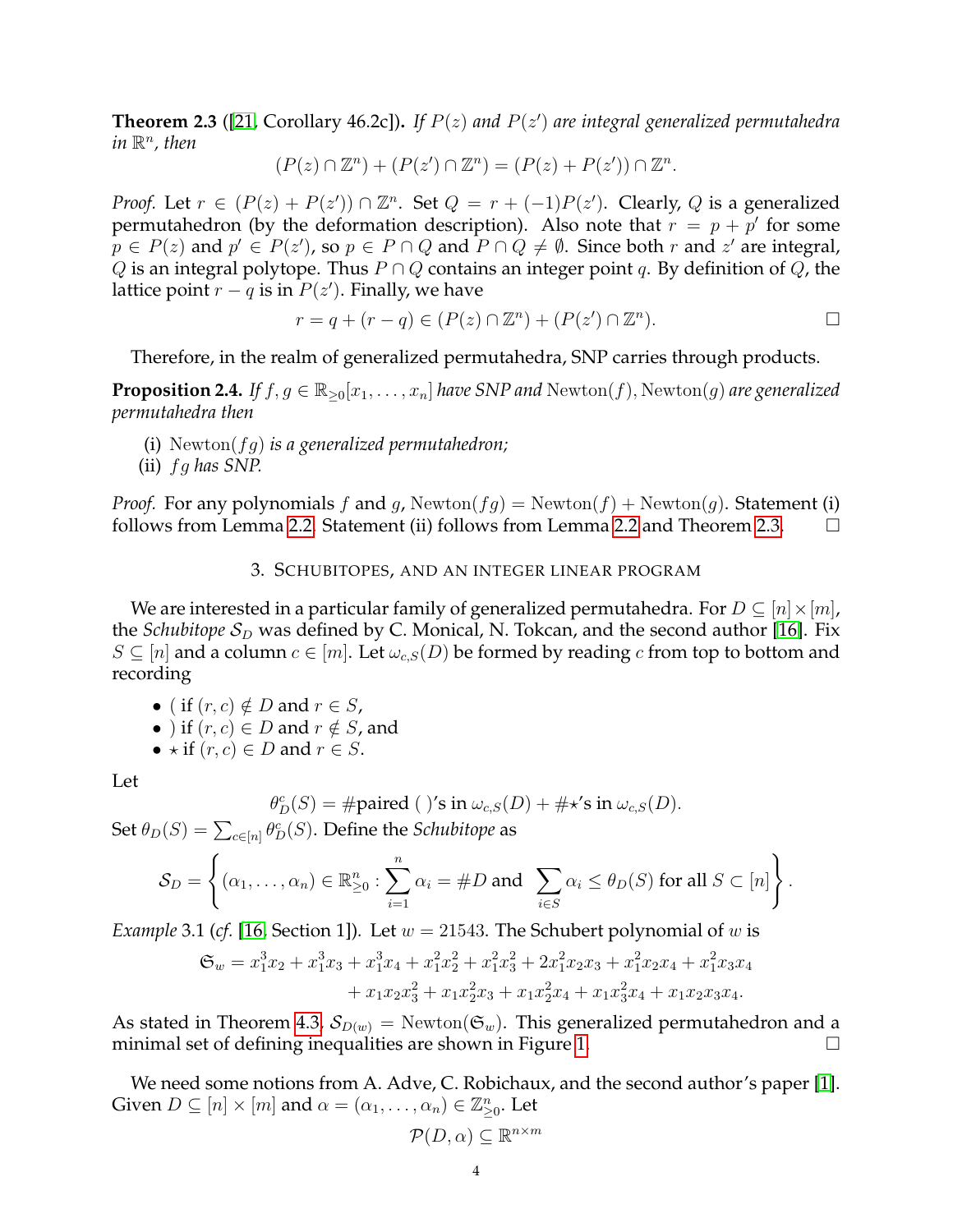

FIGURE 1.  $\mathcal{S}_{D(21543)} = \text{Newton}(\mathfrak{S}_{21543})$  and a minimal set of defining inequalities.

be the polytope whose points

<span id="page-4-0"></span>
$$
(\alpha_{ij})_{1\leq i\leq n, 1\leq j\leq m} = (\alpha_{11}, \ldots, \alpha_{n1}, \ldots, \alpha_{1m}, \ldots, \alpha_{nm})
$$

satisfy the inequalities  $(I), (II), (III)$  below.

(I) Column-injectivity: For all  $i, j \in [n]$ ,

$$
0 \leq \alpha_{ij} \leq 1.
$$

(II) Content: For all  $i \in [n]$ ,

$$
\sum_{j=1}^{n} \alpha_{ij} = \alpha_i.
$$

(III) Row bounds: For all  $s, j \in [n]$ ,

$$
\sum_{i=1}^{s} \alpha_{ij} \ge \#\{(i,j) \in D : i \le s\}.
$$

Define Tab( $D, \alpha$ ) to be the set of fillings of D with nonnegative integers such that

- (a) Each column is strictly increasing from top to bottom.
- (b) Any label  $\ell$  in row r satisfies  $\ell < r$ .
- (c) The number of  $\ell$ 's is  $\alpha_{\ell}$ .

<span id="page-4-1"></span>**Theorem 3.2** ([\[1\]](#page-12-13)). *Suppose*  $D \subseteq [n] \times [m]$  and  $\alpha = (\alpha_1, \dots, \alpha_n) \in \mathbb{Z}_{\geq 0}^n$ . *Then* 

$$
\alpha \in \mathcal{S}_D \iff \mathsf{Tab}(D, \alpha) \neq \emptyset.
$$

*The map*  $f : \text{Tab}(D, \alpha) \to \mathcal{P}(D, \alpha)$ , that sets  $\alpha_{ij} = 1$  if the label i appears in column j of D, and *set*  $\alpha_{ij} = 0$  *otherwise, is a bijection. Therefore*  $\text{Tab}(D, \alpha) \neq \emptyset$  *if and only if*  $\alpha_1 + \cdots + \alpha_n = \#D$ and  $\mathcal{P}(D,\alpha)\cap\mathbb{Z}^{n^2}\neq\emptyset$ .

**Theorem 3.3** ([\[1\]](#page-12-13)). Let  $D \subseteq [n] \times [m]$  and  $\alpha = (\alpha_1, \dots, \alpha_n) \in \mathbb{Z}^n$  with  $\alpha_1 + \dots + \alpha_n = \#D$ . *Then*  $\mathcal{P}(D,\alpha) \cap \mathbb{Z}^{n \times m} \neq \emptyset$  *if and only if*  $\mathcal{P}(D,\alpha) \neq \emptyset$ *.* 

The above two theorems, combined with the ellipsoid method and/or interior point methods in linear programming, implies: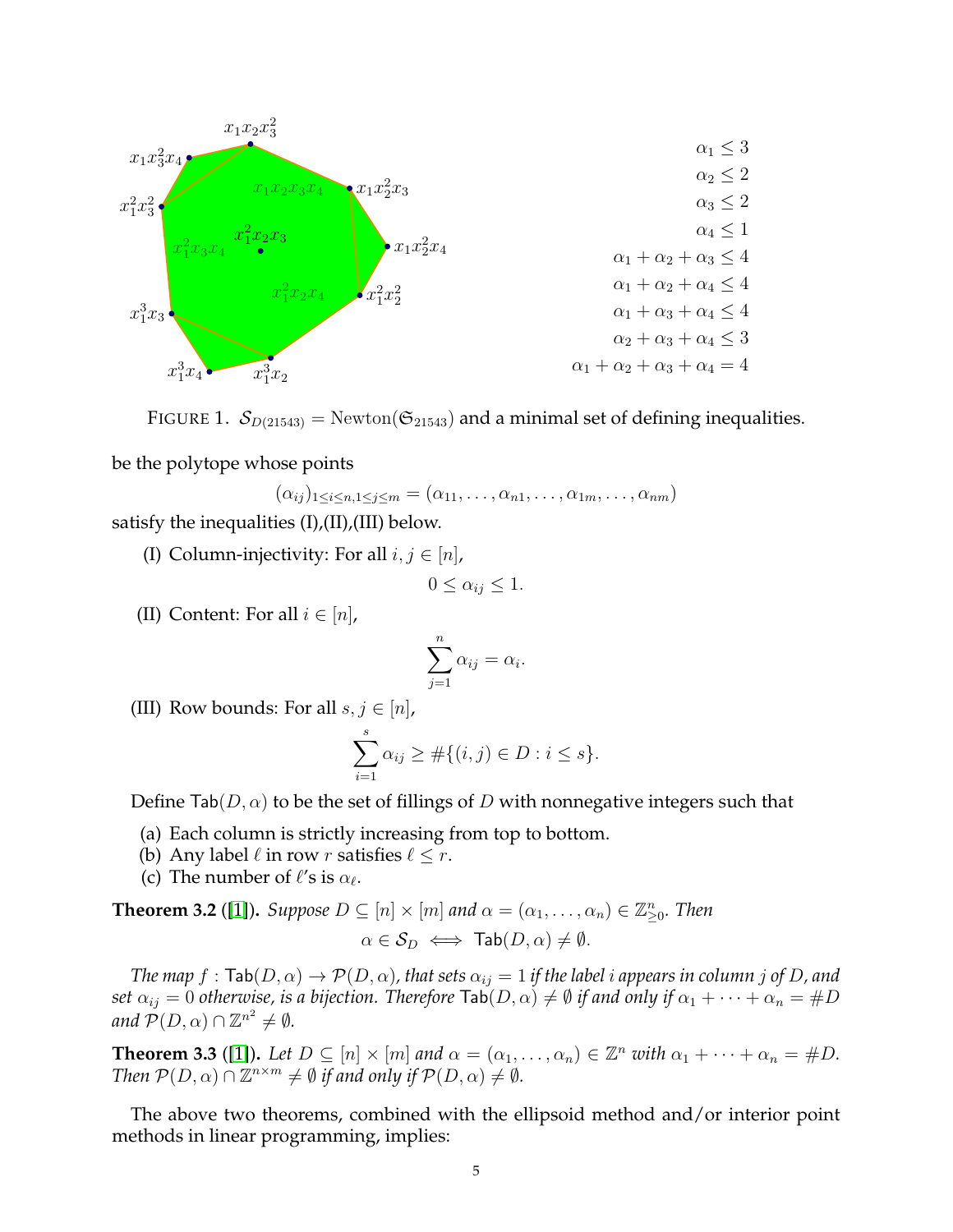<span id="page-5-2"></span>**Corollary 3.4** ([\[1\]](#page-12-13)). *Deciding if*  $\alpha \in S_D$ , or equivalently, if  $\text{Tab}(D, \alpha) = \emptyset$ , can be determined in  $O(\text{poly}(n, m))$ -time.

As explained in [\[1\]](#page-12-13), by using the codes of  $w^{(i)}$  as the encoding of the decision problem, or "compressing" D, one can reduce the upper bound on the complexity. We will not describe these technical improvements here, although they may be applied.

# 4. SCHUBERT POLYNOMIALS AND SCHUBITOPES

<span id="page-5-0"></span>4.1. **Schubert polynomials.** Our reference for *Schubert polynomials* is [\[15\]](#page-12-4). They are recursively defined; the initial condition is that for  $w_0 \in S_n$ ,

$$
\mathfrak{S}_{w_0} := x_1^{n-1} x_2^{n-2} \cdots x_{n-1}.
$$

The *divided difference operator* on polynomials in Pol :=  $\mathbb{Z}[x_1, x_2, \ldots]$  is

$$
\partial_i : \mathsf{Pol} \to \mathsf{Pol}, \ f \mapsto \frac{f(\ldots, x_i, x_{i+1}, \ldots) - f(\ldots, x_{i+1}, x_i, \ldots)}{x_i - x_{i+1}}.
$$

If  $w \neq w_0$ , let i satisfy  $w(i) < w(i+1)$ , then  $\mathfrak{S}_w := \partial_i \mathfrak{S}_{ws_i}$ . Since the divided difference operators satisfy the braid relations

$$
\partial_i \partial_j = \partial_j \partial_i
$$
 for  $|i - j| \geq 2$ ;  $\partial_i \partial_{i+1} \partial_i = \partial_{i+1} \partial_i \partial_{i+1}$ ,

it follows that  $\mathfrak{S}_w$  only depends on w, and not the choices of i in the recursion.

Schubert polynomials are stable under the inclusion of  $S_n \hookrightarrow S_{n+1}$  that sends w to w with  $n+1$  appended. Thus, one defines  $\mathfrak{S}_w$  for  $w\in S_\infty=\bigcup_{n\geq 1}S_n.$  The set of Schubert polynomials  $\{\mathfrak{S}_w : w \in S_\infty\}$  forms a  $\mathbb{Z}\text{-linear basis}$  of Pol.

Borel's isomorphism [\[8,](#page-12-0) Chapter 9; Prop. 3] asserts

$$
H^*(X) \cong \mathbb{Q}[x_1,\ldots,x_n]/I^{S_n} \text{ where } I^{S_n} = \langle e_d(x_1,\ldots,x_n) : 1 \leq d \leq n \rangle,
$$

and

$$
e_d(x_1, ..., x_n) = \sum_{1 \le i_1 < i_2 < ... < i_d \le n} x_{i_1} x_{i_2} \cdots x_{i_d}
$$

.

is the d-th *elementary symmetric polynomial*. Under this isomorphism,

$$
\sigma_w \mapsto \mathfrak{S}_w + I^{S_n}
$$

One has the *polynomial* identity

<span id="page-5-1"></span>
$$
\mathfrak{S}_u \mathfrak{S}_v = \sum_{w \in S_\infty} C_{u,v}^w \mathfrak{S}_w \in \text{Pol}.
$$

Define  $C_{w^{(1)},...,w^{(k-1)}}^{w^{(k)}}$  to be the multiplicity of  $\sigma_{w^{(k)}}$  in  $\prod_{i=1}^{k-1}\sigma_{w^{(i)}}\in H^*(X)$ , which we also write with the coefficient operator as  $[\sigma_{w^{(k)}}]\, \prod_{i=1}^{k-1} \sigma_{w^{(i)}}.$ 

<span id="page-5-3"></span>**Lemma 4.1.**  $C_{w^{(1)},...,w^{(k-1)}}^{w^{(k)}} = C_{w^{(1)},...,w^{(k-1)},w_0w^{(k)}}$ . Also,  $C_{w^{(1)},...,w^{(k-1)}}^{w^{(k)}} = [\mathfrak{S}_{w^{(k)}}] \prod_{i=1}^{k-1} \mathfrak{S}_{w^{(i)}}$ . In  $\emph{particular }$   $C_{u,v}^w=C_{u,v,w_0w}.$ 

*Proof.* Duality in Schubert calculus (see, e.g., [\[15,](#page-12-4) Proposition 3.6.11]) states that if  $\ell(u)$  +  $\ell(v) = \binom{n}{2}$  $n \choose 2$  then

$$
\sigma_u \smile \sigma_v = \begin{cases} \sigma_{w_0} & \text{if } v = w_0 u \\ 0 & \text{otherwise.} \end{cases}
$$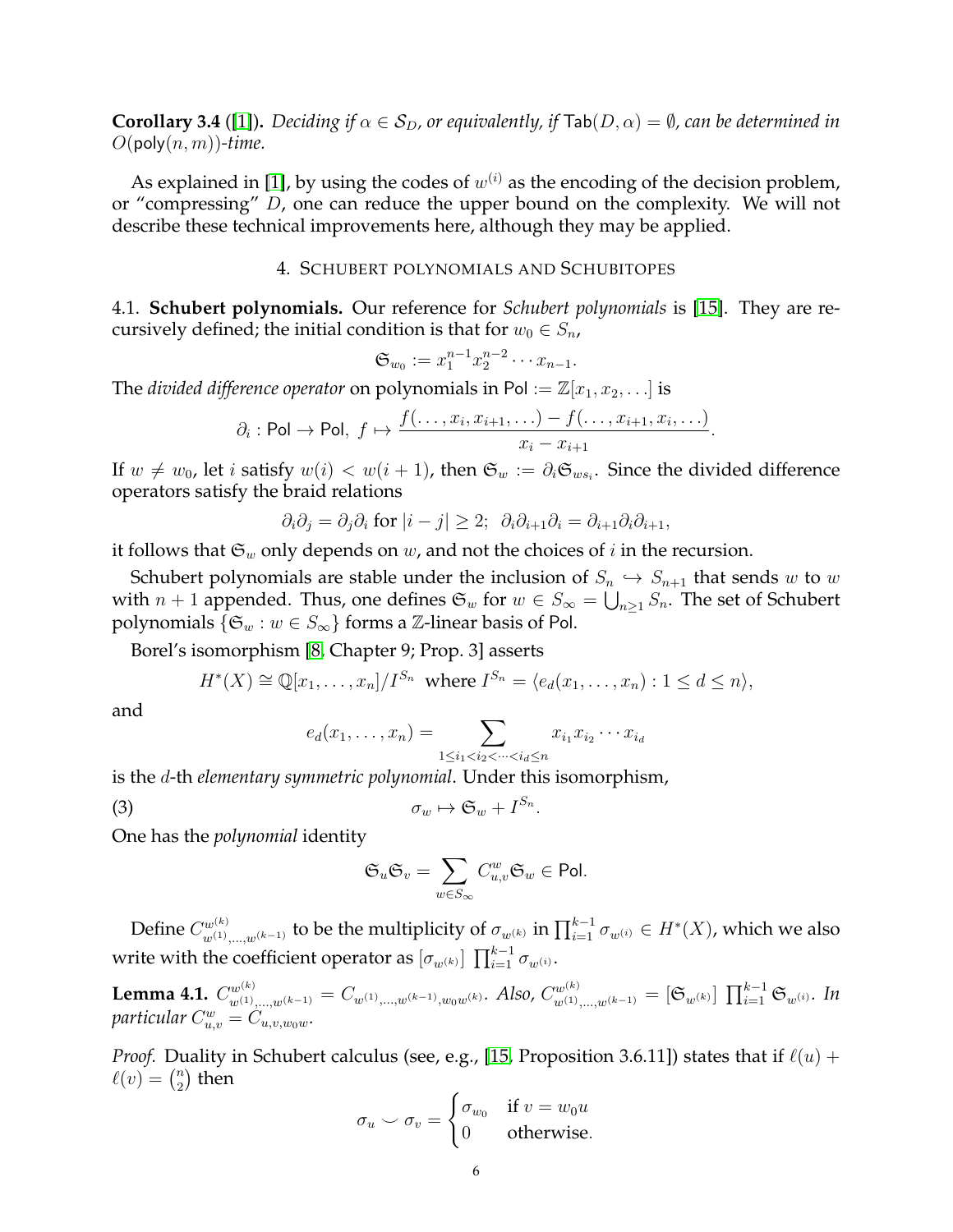Now,

$$
\prod_{i=1}^{k-1} \sigma_{w^{(i)}} = C_{w^1,\ldots,w^{(k-1)}}^{\omega^{(k)}} \sigma_{w^{(k)}} + \sum_{w \in S_n, w \neq w^{(k)}} C_{w^{(1)},\ldots,w^{(k-1)}}^{\omega} \sigma_w.
$$

Multiply both sides by  $\sigma_{w_0w^{(k)}}$  and apply duality. Then use [\(1\)](#page-0-0) to obtain the first statement. The second assertion follows from [\(3\)](#page-5-1). The final claim is merely the  $k = 3$  case.

<span id="page-6-7"></span>**Lemma 4.2.** If  $(w^{(1)}, \ldots, w^{(k)})$  is a Schubert problem then

$$
C_{w^{(1)},...,w^{(k)}} = [x_1^{n-1} x_2^{n-2} \cdots x_{n-1}] \prod_{i=1}^k \mathfrak{S}_{w^{(i)}}.
$$

*Proof.* This follows from [\(1\)](#page-0-0), [\(3\)](#page-5-1), and  $\mathfrak{S}_{w_0} = x_1^{n-1} x_2^{n-2} \cdots x_{n-1}$ .  $□$ 

4.2. **Schubitopes are Newton polytopes.** This result from work of A. Fink, K. Mészáros, and the first author [\[7\]](#page-12-11) proves conjectures of [\[16\]](#page-12-12):

<span id="page-6-2"></span>**Theorem 4.3** ([\[7,](#page-12-11) Theorems 7,10]).  $S_{D(w)} = \text{Newton}(\mathfrak{S}_w)$ , and  $\mathfrak{S}_w$  has SNP.

<span id="page-6-3"></span>**Theorem 4.4** ([\[7,](#page-12-11) Corollary 8]).  $\mathcal{S}_{D(w)}$  is a generalized permutahedron.

<span id="page-6-5"></span>**Proposition 4.5.**  $f = \prod_{i=1}^{k-1} \mathfrak{S}_{w^{(i)}}$  has SNP. In addition,

(4) 
$$
\text{Newton}(f) = \sum_{i=1}^{k-1} \mathcal{S}_{D(w^{(i)})} \text{ (Minkowski sum)}.
$$

*Proof.* This follows from combining Theorems [4.3](#page-6-2) and [4.4](#page-6-3) with Proposition [2.4.](#page-3-2)  $\Box$ 

By the same argument as Proposition [4,](#page-6-4) any product of *key polynomials* (see, e.g., [\[20\]](#page-12-17)) with Schubert polynomials is SNP, and has a similarly described Newton polytope.

<span id="page-6-6"></span>**Corollary 4.6.** If  $\alpha \in \mathbb{Z}_{\geq 0}^n$  then

<span id="page-6-4"></span>
$$
[x^{\alpha}]\prod_{i=1}^{k-1}{\mathfrak{S}}_{w^{(i)}}\neq 0\iff \alpha\in \sum_{i=1}^{k-1}{\mathcal{S}}_{D(w^{(i)})}.
$$

*Proof.* Let  $f = \prod_{i=1}^{k-1} \mathfrak{S}_{w^{(i)}}$ . If  $[x^{\alpha}]f \neq 0$  then  $\alpha \in \text{Newton}(f)$ . Now apply [\(4\)](#page-6-4). Conversely, by [\(4\)](#page-6-4),  $\alpha \in \text{Newton}(f)$ . By Proposition [4.5,](#page-6-5) f has SNP. Hence  $[x^{\alpha}]f \neq 0$ .

4.3. T**he asymmetric version of Theorem [1.1.](#page-1-0)** Let  $D' := D(w^{(1)}, \ldots, w^{(k-1)})$  and let Tab $' :=$  $\textsf{Tab}'_{w^{(1)},...,w^{(k)}}$  be the set of fillings of  $D'$  with nonnegative integers such that:

- (a) Each column is strictly increasing from top to bottom.
- (b) Any label  $\ell$  in row r satisfies  $\ell \leq r$ .
- (c) The number of  $\ell'$ s is  $c_{\ell}(w^{(k)})$ .

<span id="page-6-0"></span>**Theorem 4.7.** Let  $(w^{(1)},\ldots,w_0w^{(k)})$  be a Schubert problem. If  $\textsf{Tab}'=\emptyset$  then  $C_{w^{(1)},w^{(2)},...,w^{(k-1)}}^{w^{(k)}}=0$ 0. There is an algorithm to determine emptiness in  $O(\text{poly}(n, k))$ .

<span id="page-6-1"></span>**Proposition 4.8.** *If Theorem* [1.1'](#page-1-0)*s* test shows  $C_{w^{(1)}\dots w^{(k-1)},w_0w^{(k)}} = 0$  then Theorem [4.7'](#page-6-0)s test also *shows*  $C_{w^{(1)},...,w^{(k-1)}}^{w^{(k)}} = 0$ *.*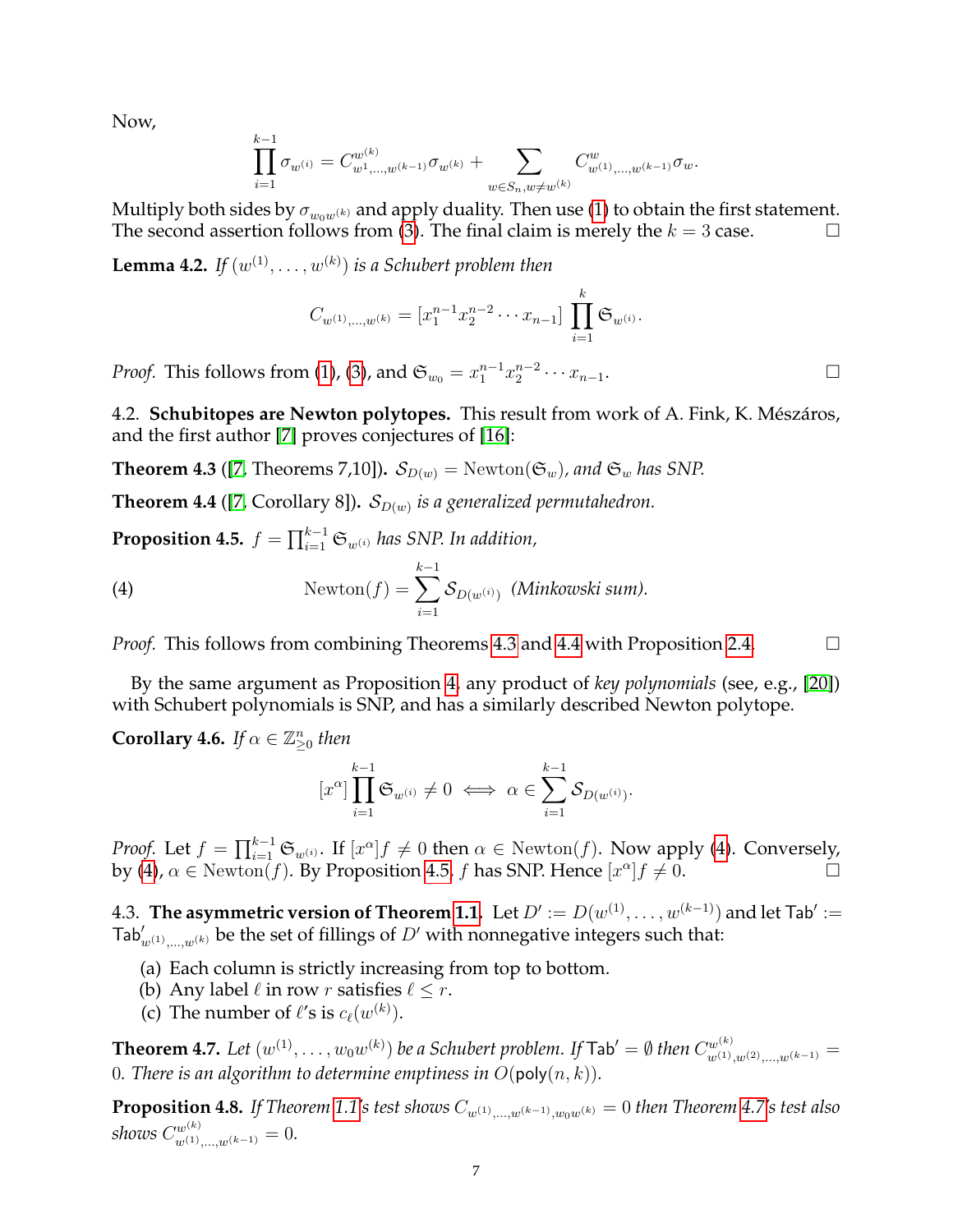*Example* 4.9*.* The converse of Proposition [4.8](#page-6-1) is false. That is, Theorem [4.7](#page-6-0) provides a strictly stronger test than Theorem [1.1.](#page-1-0) For example,

$$
\mathfrak{S}_{4123}\mathfrak{S}_{1342}=x_1^4x_3+x_1^4x_2+x_1^3x_2x_3
$$

avoids code $(4312)=3200$  as an exponent vector, proving  $C_{u,v}^w=C_{4123,1342}^{4312}=0.$  However,

$$
\mathfrak{S}_u \mathfrak{S}_v \mathfrak{S}_{w_0 w} = x_1^4 x_2^2 + x_1^4 x_3^2 + 3 x_1^4 x_2 x_3 + x_1^3 x_2 x_3^2 + \underline{x_1^3 x_2^2 x_3} + x_1^5 x_3 + x_1^5 x_2
$$

implies Tab  $\neq \emptyset$ , and hence Theorem [1.1](#page-1-0) does not show  $C_{u,v,w_0w} = C_{4123,1342,1243} = 0.$   $\Box$ 

4.4. **The Schubitope inequalities and Schubert calculus.** The Schubitope inequalities provide necessary conditions for nonvanishing of a Schubert intersection number.

<span id="page-7-0"></span>**Theorem 4.10.** *If*  $C_{w^{(1)},w^{(2)},...,w^{(k)}} > 0$  *then*  $(n-1,n-2,...,2,1)$  *must satisfy the Schubitope inequalities defining*  $\mathcal{S}_D$  *where*  $D = D(w^{(1)}, \ldots, w^{(k)})$ *. Similarly, if*  $C_{w^{(1)}, \ldots, w^{(k-1)}}^{w^{(k)}} > 0$  *then*  $\mathsf{code}(w^{(k)})$  must satisfy the Schubitope inequalities defining  $\mathcal{S}_{D'}$  where  $D'=D(w^{(1)},\ldots,w^{(k-1)}).$ 

Let

$$
s_{\lambda}(x_1,\ldots,x_k)=\sum_{T}x^T
$$

be the *Schur polynomial* of λ, where the sum is over semistandard Young tableaux of shape  $\lambda$  filled using  $\{1, 2, \ldots, k\}$  and  $x^T = \prod_{i=1}^k x_i^{\#i \in T}$  $i^{\#i\in I}$  . Then

$$
s_{\lambda}(x_1,\ldots,x_k)s_{\mu}(x_1,\ldots,x_k)=\sum_{\nu}c_{\lambda,\mu}^{\nu}s_{\nu}(x_1,\ldots,x_k),
$$

where  $c^{\nu}_{\lambda,\mu}$  is the *Littlewood-Richardson coefficient*. By the proof of [\[16,](#page-12-12) Proposition 2.9], (5)  $x^{\nu} \in s_{\lambda} s_{\mu}$  if and only if  $\nu \in \text{Newton}(s_{\lambda+\mu}) = \mathcal{P}_{\lambda+\mu}$  (the permutahedron for  $\lambda + \mu$ ). By Rado's theorem [\[19,](#page-12-18) Theorem 1], this means  $\nu \leq_{\text{Dom}} \lambda + \mu$  (dominance order). That is

$$
c_{\lambda,\mu}^{\nu} > 0 \implies \sum_{i=1}^{t} \nu_i \le \sum_{j=1}^{t} \lambda_j + \sum_{k=1}^{t} \nu_k
$$
, for  $t \ge 1$ .

These are instances of the famous *Horn's inequalities*; see the survey [\[9\]](#page-12-19). (Those are generalized in the "Levi-movable" case of  $X$  in work of P. Belkale-S. Kumar [\[4\]](#page-12-20).) Our methods are in the same vein. Hence, we speculate Theorem [4.10](#page-7-0) is a first glimpse of putative linear inequalities that control  $C_{w^{(1)},...,w^{(k)}} > 0$ . We hope to study this further in a sequel.

4.5. **Proof of Theorems [1.1,](#page-1-0) [4.7,](#page-6-0) [4.10](#page-7-0) and Proposition [4.8:](#page-6-1)** We combine the proofs of these four results since they all stem from the same reasoning.

We prove Theorem [4.7](#page-6-0) first. It is known (*e.g.*, follows from [\[15,](#page-12-4) Theorem 2.5.1]) that

(6) 
$$
[x^{\text{code}(w)}] \mathfrak{S}_w \neq 0.
$$

Hence

<span id="page-7-1"></span>
$$
[x^{\text{code}(w^{(k)})}] \prod_{i=1}^{k-1} \mathfrak{S}_{w^{(i)}} = 0 \Rightarrow C_{w^{(1)},w^{(2)},\ldots,w^{(k-1)}}^{w^{(k)}} = 0.
$$

By one direction of Corollary [4.6,](#page-6-6)

(7) 
$$
[x^{\text{code}(w^{(k)})}] \prod_{i=1}^{k-1} \mathfrak{S}_{w^{(i)}} = 0 \iff \text{code}(w^{(k)}) \notin \text{Newton}\left(\prod_{i=1}^{k-1} \mathfrak{S}_{w^{(i)}}\right) = \sum_{i=1}^{k-1} S_{D(w^{(i)})}.
$$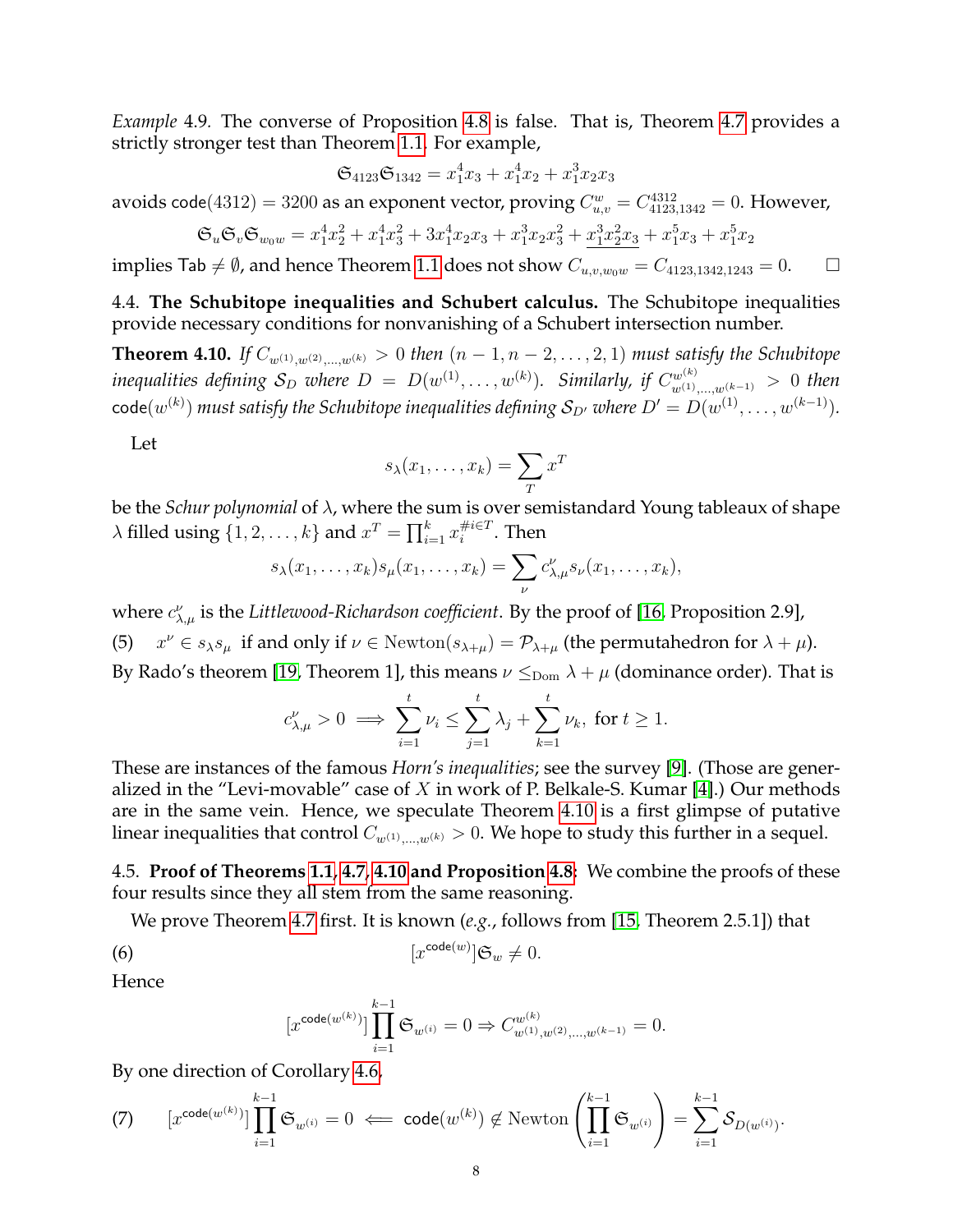By Theorem [4.4,](#page-6-3) each  $\mathcal{S}_{D(w^{(i)})}$  is a generalized permutahedron. Hence, by Lemma [2.2,](#page-2-3)

$$
\text{Newton}\left(\prod_{i=1}^{k-1} \mathfrak{S}_{w^{(i)}}\right) = \mathcal{S}_{D'}.
$$

Now we may apply Theorem [3.2](#page-4-1) in the special case that  $D=D'$  and  $\alpha=\mathsf{code}(w^{(k)})$  to obtain the second sentence of the theorem. The final sentence follows from Corollary [3.4.](#page-5-2) This completes the proof of Theorem [4.7.](#page-6-0)

The proof of Theorem [1.1](#page-1-0) is the same, except that we use Lemma [4.2.](#page-6-7)

Theorem [4.10](#page-7-0) follows from the above arguments, combined with Theorems [3.2](#page-4-1) and [4.3.](#page-6-2)

Finally, we turn to Proposition [4.8.](#page-6-1) We prove the contrapositive. Suppose Theorem [4.7'](#page-6-0)s test is inconclusive, that is,

(8) 
$$
[x^{\text{code}(w^{(k)})}] \mathfrak{S}_{w^{(1)}} \cdots \mathfrak{S}_{w^{(k-1)}} \neq 0.
$$

<span id="page-8-0"></span>**Claim 4.11.** *If*  $w \in S_n$  *then*  $\text{code}(w) + \text{code}(w_0w) = (n-1, n-2, \ldots, 3, 2, 1, 0)$ *.* 

*Proof of Claim [4.11:](#page-8-0)* By definition of D(w),

<span id="page-8-1"></span>
$$
c_r(w) = (w(r) - 1) - #\{i < r : w(i) < w(r)\}.
$$

On the other hand,

$$
c_r(w_0w) = (w_0w(r) - 1) - #\{i < r : w_0w(i) < w_0w(r)\}
$$
  
= ((n + 1 - w(r)) - 1) - #\{i < r : w(r) < w(i)\}.

Hence  $c_r(w) + c_r(w_0w) = n - r$ , as desired.

By [\(8\)](#page-8-1) and [\(6\)](#page-7-1) combined,

$$
[x_1^{n-1}x_2^{n-2}\cdots x_{n-1}](\mathfrak{S}_{w(1)}\cdots \mathfrak{S}_{w(k-1)})\mathfrak{S}_{w_0w(k)}
$$
  
=  $[x_1^{n-1}x_2^{n-2}\cdots x_{n-1}](x^{\text{code}(w^{(k)})}+\cdots)(x^{\text{code}(w_0w^{(k)})}+\cdots)\neq 0,$ 

where inequality is by Claim [4.11.](#page-8-0) Thus Theorem [1.1'](#page-1-0)s test is inconclusive.  $\Box$ 

4.6. A flexible version of the asymmetric test. The condition (c) in defining Tab' can be replaced by the exponent vector of any monomial in  $\mathfrak{S}_{w(k)}$ . Unfortunately, the number of such exponent vectors is potentially large. Instead, one can sample points from  $\mathcal{S}_{D(w)}$  as follows. Construct the Rothe diagram  $D(w)$ . Fix a column c of  $D(w)$ . Suppose the boxes of  $D(w)$  in that column are in rows  $r_1, r_2, \ldots, r_z$ . Find integers  $1 \leq x_1 < x_2 < \ldots < x_z$  such that  $x_j \le r_j$ . Repeat for every column  $c$ . The result is an element of Tab $(D(w), \alpha)$  for some  $\alpha$ . (Thus one can create a randomized version of Theorem [4.7.](#page-6-0))

It is possible that, even with choice, no exponent vector exhibits nonvanishing:

<span id="page-8-2"></span>*Example* 4.12.  $C_{231645,231645}^{451623} = 0$ . Now,

$$
\mathfrak{S}_{451623} = x_1^3 x_2^3 x_4^2 + x_1^3 x_2^3 x_3 x_4 + x_1^3 x_2^3 x_3^2.
$$

Here  $code(451623) = 3302$ . One can check that

 $[x^{\text{code}(451623)}] \mathfrak{S}_{231645}^2 > 0, [x_1^3 x_2^3 x_4^2] \mathfrak{S}_{231645}^2 > 0, \text{ and } [x_1^3 x_2^3 x_3 x_4] \mathfrak{S}_{231645}^2 > 0.$ 

Thus Theorem [4.7'](#page-6-0)s test is inconclusive using any choice of monomial from  $\mathfrak{S}_{451623}$ .  $\Box$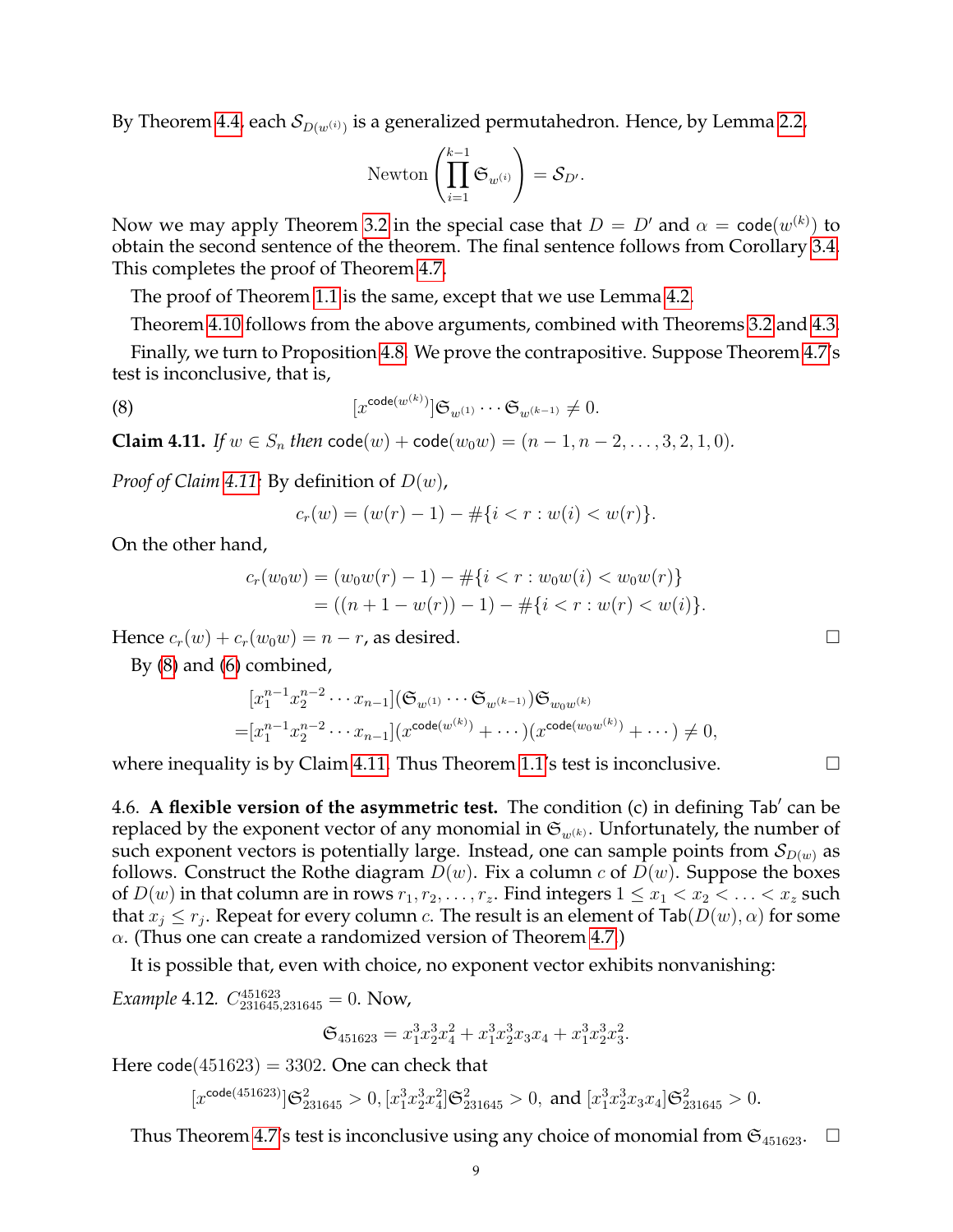Individual monomials have no geometric meaning in Schubert calculus. Thus, our tests *seem* inherently combinatorial, as opposed to being avatars of the geometry.

4.7. **Certificate of vanishing.** Textbook linear programming results implying efficiency of Theorems [1.1](#page-1-0) and [4.7](#page-6-0) offer an additional benefit. There is a short certificate when Tab or Tab' is empty. This follows from standard reasoning using Farkas' lemma.

Theorem [4.10](#page-7-0) provides an alternative certification method. Recording one Schubitope inequality defining  $S_D$  for which  $(n, n-1, \ldots, 2, 1)$  fails proves  $C_{w^{(1)}, \ldots, w^{(k)}} = 0$ . (A similar statement holds about  $S_{D}$ .)

## 5. COMPARISONS TO OTHER VANISHING TESTS

<span id="page-9-0"></span>We compare our tests to three non-*ad hoc* vanishing tests. There are examples where our method is successful where the others are not, and *vice versa*.

5.1. **Bruhat order.** *Bruhat order* on  $S_n$  is (combinatorially) defined as the reflexive and transitive closure of the covering relations  $u \leq ut_{ij}$  if  $\ell(ut_{ij}) = \ell(u) + 1$ , where  $t_{ij}$  is the transposition interchanging *i* and *j*. There exist efficient tests to determine  $u \leq v$ , such as the Ehresmann *tableau criterion* [\[15,](#page-12-4) Proposition 2.2.11]. The following is well-known; we include a proof since we do not know where it exactly appears in the literature:

<span id="page-9-4"></span>**Fact 5.1** (Bruhat vanishing test).  $C_{w^{(1)},...,w^{(k)}} = 0$  if  $w^{(i)} \not\leq w_0 w^{(j)}$  for some  $i \neq j.$ 

*Proof.* We prove the case  $k = 3$ ; the general case is similar. Say  $u \not\leq w_0w$  but  $C_{u,v,w} > 0$ . By Lemma [4.1,](#page-5-3)  $C_{u,v}^{w_0w}=C_{u,v,w}>0.$  *Monk's formula* [\[15,](#page-12-4) Theorem 2.7.1] states that if  $z\in S_n$ ,

<span id="page-9-1"></span>(9) 
$$
\sigma_z \smile \sigma_{t_{m,m+1}} = \sum \sigma_{zt_{jk}} \in H^*(X);
$$

the sum is over all  $j \le m < k$  such that  $\ell(zt_{jk}) = \ell(w) + 1$  and  $zt_{jk} \in S_n$ . Suppose  $s_m := t_{m,m+1}$  and  $v = s_{m_1} s_{m_2} \cdots s_{m_{\ell(v)}}$  is a reduced expression for v. By [\(9\)](#page-9-1), for some  $\alpha \in \mathbb{Z}_{>0}$ 

<span id="page-9-2"></span>(10) 
$$
\prod_{i=1}^{\ell(v)} \sigma_{s_{m_i}} = \alpha \sigma_v + \text{(positive sum of Schubert classes)}.
$$

By induction using [\(9\)](#page-9-1),

(11) 
$$
[\sigma_y] \sigma_u \prod_{i=1}^{\ell(v)} \sigma_{s_{m_i}} \neq 0 \iff y \geq u.
$$

By the positivity of Schubert calculus, and the assumption  $C_{u,v}^{w_0w} > 0$ ,

<span id="page-9-3"></span> $[\sigma_{w_0w}] \sigma_u(\alpha \sigma_v + (\text{positive sum of Schubert classes})) \neq 0.$ 

In view of [\(10\)](#page-9-2), this contradicts [\(11\)](#page-9-3).  $\Box$ 

We give bad news first:

*Example* 5.2.  $(u, v, w) = (1243, 1342, 3142)$  is a vanishing problem detected by Fact [5.1](#page-9-4) since  $1342 = v \nleq w_0w = 2413$ . Our methods do not detect  $C_{u,v}^{w_0w} = C_{1243,1342}^{2413}$ . Since

$$
\mathfrak{S}_{1243}\mathfrak{S}_{1342} = x_2 x_3^2 + x_1 x_3^2 + 3x_1 x_2 x_3 + x_2^2 x_3 + \underline{x_1 x_2^2} + x_1^2 x_3 + \underline{x_1^2 x_2},
$$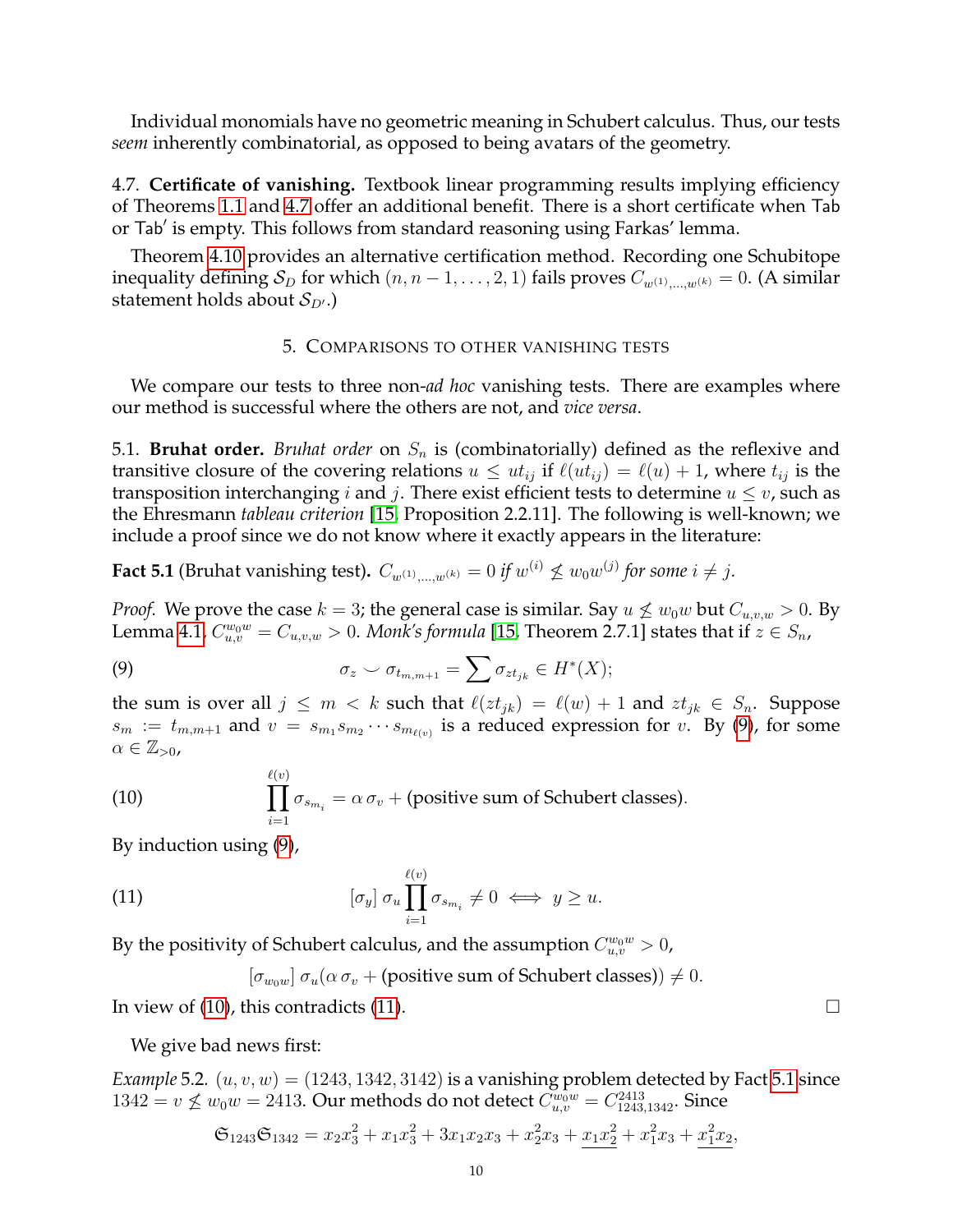contains both monomials of  $\mathfrak{S}_{w_0w} = \mathfrak{S}_{2413} = x_1x_2^2 + x_1^2x_2$ , no monomial of  $\mathfrak{S}_{w_0w}$  can be used to detect vanishing. In particular, Theorem [4.7](#page-6-0) is inconclusive (and hence by Proposition [4.8,](#page-6-1) the symmetric test is also inconclusive.) Since  $C_{u,v,w} = C_{v,w}^{w_0u} = C_{u,w}^{w_0v}$ , one hopes the asymmetric method shows either  $C_{v,w}^{w_0u}=C_{1342,3142}^{4312}=0$  or  $C_{u,w}^{w_0v}=C_{1243,3142}^{4213}=0.$ Unfortunately, both attempts are similarly inconclusive.

*Example* 5.3. The vanishing of the Schubert problem  $(u, v, w) = (1423, 1423, 1423)$  is undetected by Fact [5.1.](#page-9-4) Now

$$
\mathfrak{S}^3_{1423} = x_2^6 + 3x_1x_2^5 + 6x_1^2x_2^4 + 7x_1^3x_2^3 + 6x_1^4x_2^2 + 3x_1^5x_2 + x_1^6
$$

does not contain  $\mathfrak{S}_{w_0} = \mathfrak{S}_{4321} = x_1^3 x_2^2 x_3$  and hence vanishing is seen by Theorem [1.1.](#page-1-0)  $\Box$ 

5.2. **A. Knutson's descent cycling.** In [\[12\]](#page-12-9), A. Knutson introduced a vanishing criterion. Recall,  $u \in S_n$  has a *descent* at position i if  $u(i) > u(i + 1)$  and has an *ascent* at position i otherwise. That is, respectively,  $us_i \leq u$  and  $us_i \geq u$ .

**Fact 5.4** (dc triviality). *If*  $(u, v, w)$  *is a Schubert problem such that*  $us_i \geq u, vs_i \geq v, ws_i \geq w$ *then*  $C_{u,v,w} = 0$ *.* 

<span id="page-10-1"></span>*Example* 5.5. The triple  $(1423, 1423, 1342)$  is dc trivial and hence  $C_{1423, 1423, 1342} = 0$ . Here, the asymmetric test (Theorem [4.7\)](#page-6-0) is inconclusive (again, thus by Proposition [4.8,](#page-6-1) the symmetric test is also inconclusive). Indeed,  $C_{u,v}^{w_0w}=C_{1423,1423}^{4213}=0$  is not detected since

$$
\mathfrak{S}_{1423}^2=x_2^4+2x_1x_2^3+3x_1^2x_2^2+\underline{2x_1^3x_2}+x_1^4,
$$

but  $\mathfrak{S}_{w_0w}=\mathfrak{S}_{4213}=x_1^3x_2.$  Also  $C^{w_0v}_{u,w}=0$  and  $C^{w_0u}_{v,w}=0$  are not detected since

$$
\mathfrak{S}_{1423} \mathfrak{S}_{1342}= x_2^3x_3+2x_1x_2^2x_3+2x_1^2x_2x_3+\underline{x_1^3x_3}+x_1x_2^3+x_1^2x_2^2+\underline{x_1^3x_2}.
$$

Since  $\mathfrak{S}_{w_0u} = \mathfrak{S}_{w_0v} = \mathfrak{S}_{4132} = x_1^3x_3 + x_1^3x_2$ , no lattice point in  $\mathcal{S}_{D(4132)}$  proves vanishing.  $\Box$ *Example* 5.6*.* The Schubert problem (3256147, 2143657, 4632175) from Example [1.2](#page-1-1) is not dc trivial, but  $C_{3256147,2143657,4632175} = 0$ , as determined by Theorem [1.1.](#page-1-0)

Define the *descent cycling equivalence* ∼ on Schubert problems by

 $(dc.1)$   $(u, v, w)$  ∼  $(us_i, v, ws_i), (u, vs_i, ws_i)$  if  $us_i ≥ u, vs_i ≥ v, ws_i ≤ w;$ (dc.2)  $(u, v, w) \sim (us_i, v, ws_i), (us_i, vs_i, w)$  if  $us_i \le u, vs_i \ge v, ws_i \ge w$ ; (dc.3)  $(u, v, w) \sim (u, vs_i, ws_i), (us_i, vs_i, w)$  if  $vs_i \le v, us_i \ge u, ws_i \ge w$ .

<span id="page-10-0"></span>**Fact 5.7** ([\[12\]](#page-12-9)).  $C_{u,v,w} = C_{u',v',w'}$  if  $(u, v, w) \sim (u', v', w')$ . In particular,  $C_{u,v,w} = 0$  if  $(u, v, w)$  is ∼ *equivalent to a dc trivial problem.*

*Example* 5.8. A reported in [\[12\]](#page-12-9), for  $n = 6$  there is one dc equivalence class of problems  $(u, v, w)$  which vanishes but does not contain a dc trivial triple. This is precisely the problem studied in Example [4.12,](#page-8-2) which our methods also cannot explain.

*Example* 5.9. Let  $(u, v, w) = (3216547, 3216547, 4261573)$  be a problem in  $S_7$ . Theorem [1.1](#page-1-0) shows  $C_{u,v,w} = 0$  (any element of Tab must contain at least seven 1's). The  $\sim$  class contains 9 elements, namely

(3216574, 3261547, 4216537),(3216547, 3216574, 4261537),(3261547, 3216574, 4216537),

(3261547, 3216547, 4216573),(3216574, 3216547, 4261537),(3216547, 3216547, 4261573),

(3261574, 3216547, 4216537),(3216547, 3261574, 4216537),(3216547, 3261547, 4216573).

None are dc trivial and thus Fact [5.7](#page-10-0) is inconclusive.  $\Box$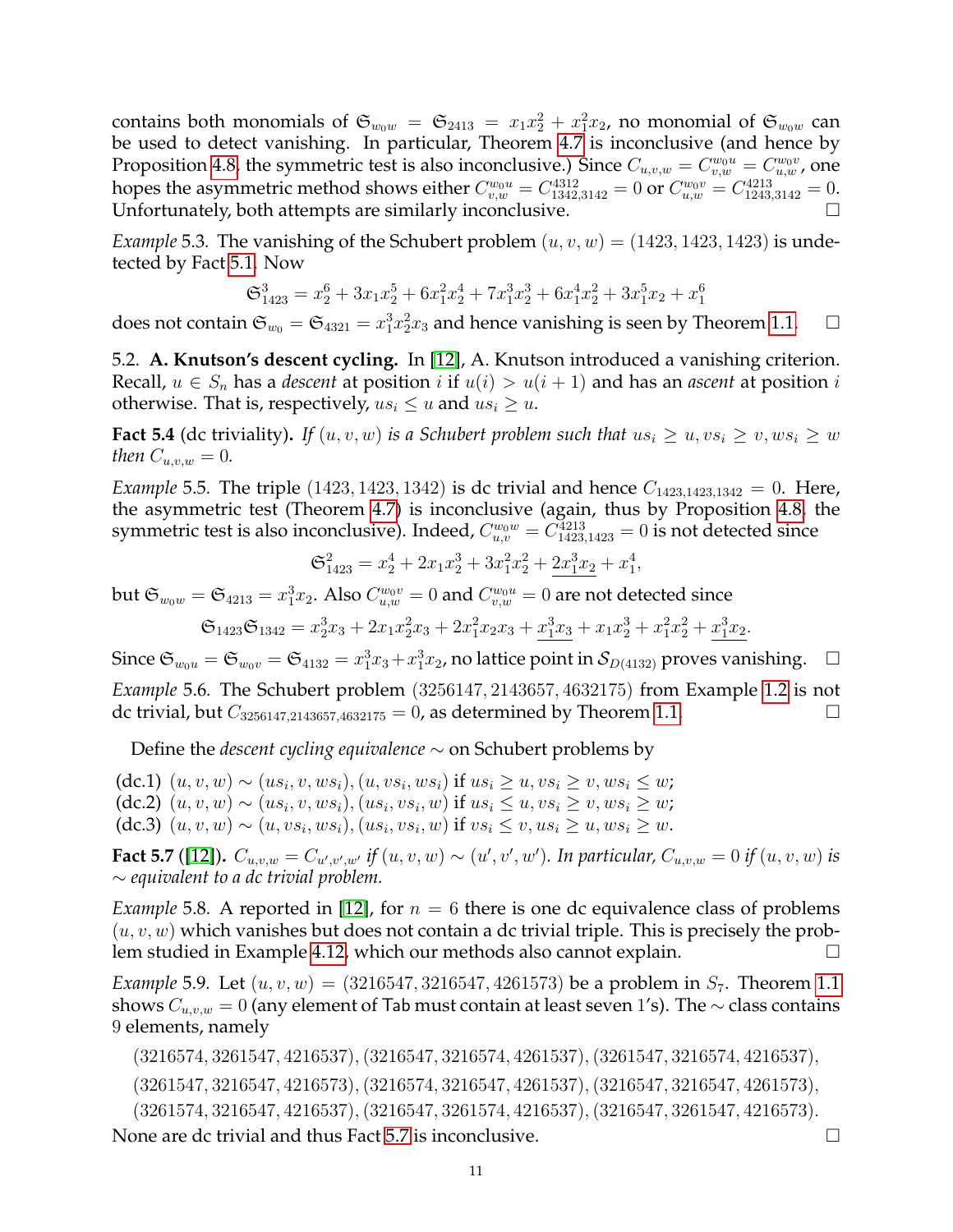5.3. **K. Purbhoo's root games.** K. Purbhoo's *root games* from [\[18\]](#page-12-10) give a vanishing criteria. Fix the positive roots  $\Phi^+$  associated to  $GL_n$  to be  $\alpha_{i,j}=\varepsilon_i-\varepsilon_j$  for  $1\leq i < j \leq n$ , where  $\varepsilon_i$ is the *i*-th standard basis vector. The poset  $P$  of positive roots takes the form



The maximal element of this poset is the highest root  $\alpha_{1n}$ . For each *i* place a token  $\bullet$  in square  $\alpha_{mn}$  if  $w^{(i)}(m) > w^{(i)}(n)$ . This is called the *initial position*. An upper order filter  $A$ is an up-closed subset of P. This initial position is *doomed* if there exists an upper order filter A such that there are more tokens in A than  $#A$ . This is [\[18,](#page-12-10) Theorem 3.6]:

<span id="page-11-0"></span>**Fact 5.10** (Doomed root game). If  $(w^{(1)}, \ldots, w^{(k)})$ 's initial position is doomed,  $C_{w^{(1)}, \ldots, w^{(k)}} = 0$ .

This test is quite handy. However, the number of upper order filters for type  $A_{n-1}$  is the Catalan number  $C_n = \frac{1}{n+1} {2n \choose n}$  $\binom{2n}{n}$ , which is exponential in  $n.$ 

*Example* 5.11*.* The vanishing of (1423, 1423, 1342) is seen by Fact [5.10.](#page-11-0) This is doomed:



As is explained in Example [5.5,](#page-10-1) our methods are inconclusive here.

*Example* 5.12*.* Let  $u = v = 3216547$  and  $w = 1652473$ . Below we mark the inversions of  $u, v, w$  with  $\bullet, \bullet, \bullet$  respectively.

This game is not doomed, so Fact [5.10](#page-11-0) is inconclusive here. (Descent cycling doesn't help either, as the equivalence class of size 9 contains no dc trivial elements.) Also, Theorem [1.1](#page-1-0) does not succeed. However, Theorem [4.7'](#page-6-0)s test shows  $C_{u,v}^{w_0w} = C_{3216547,3216547}^{7236415} = 0.$ 

#### ACKNOWLEDGEMENTS

We thank Husnain Raza for writing code, as part of the Illinois Combinatorics Lab for Undergraduate Experience (ICLUE) program, to help study Allen Knutson's descent cycling. We thank our collective coauthors Anshul Adve, Alex Fink, Karola Mészáros, Cara Monical, Neriman Tokcan, and Colleen Robichaux from [\[7,](#page-12-11) [16,](#page-12-12) [1\]](#page-12-13) for their work